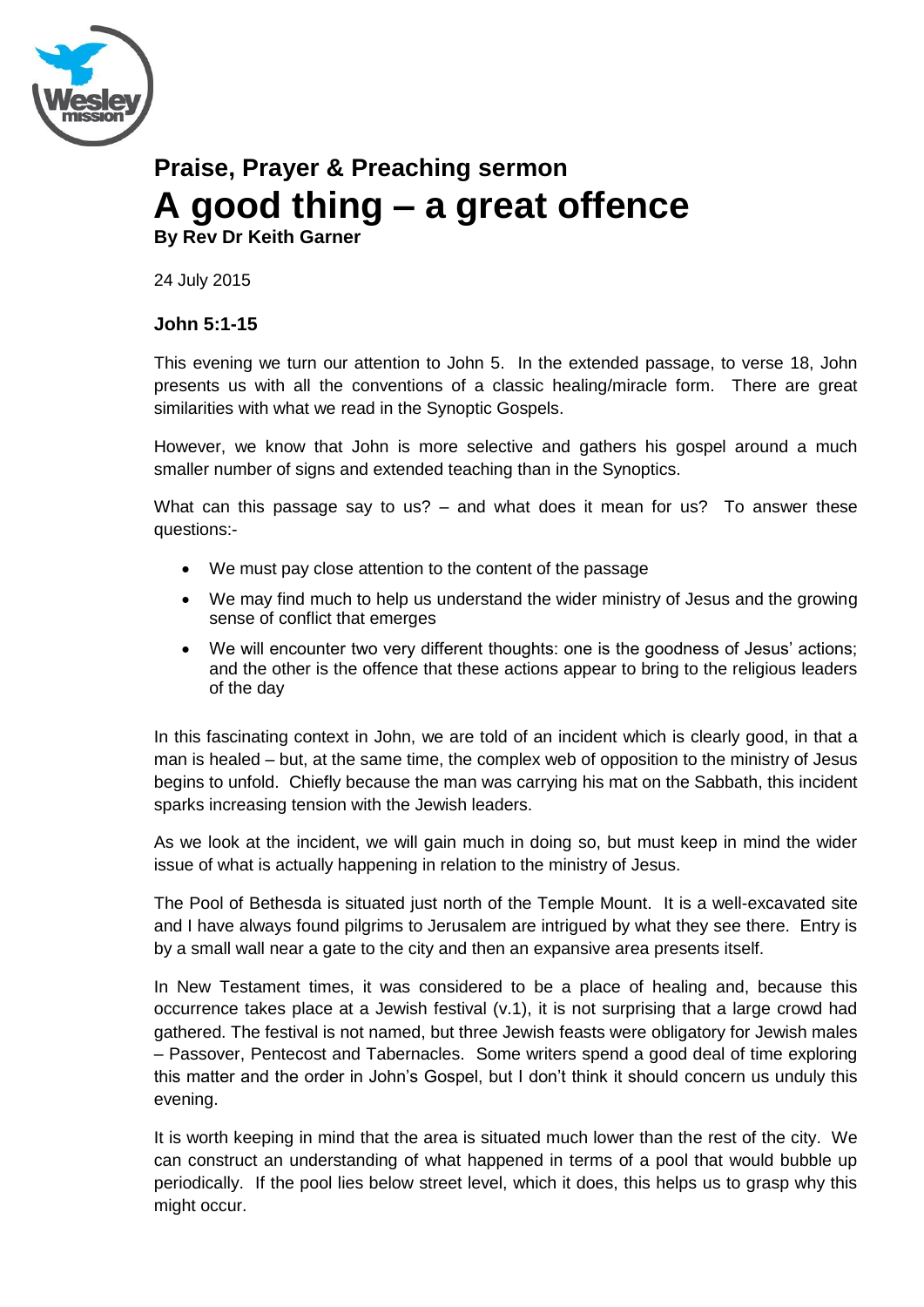

Some later manuscripts explain people's understanding regarding the movement of the water, but this does not mean that the gospel writer  $-$  or Jesus  $-$  commend that understanding.

The colonnades were crowded with people suffering from a wide variety of illnesses. The fact that there were colonnades and arches meant people could shelter in poor weather. It was a place where those with physical maladies would gather in the hope of being healed. They were eager for the special moment of healing, after the stirring of the waters.

This was not a shallow pool, but a significant gathering of water. It might be worth considering the thought of thermal springs and the fact that the pool was deep would make it a recipient of water from other sources. There are similar springs which are thought to have healing properties, such as Lourdes in France, or Guadeloupe in the southern Caribbean Sea, but the point of this incident is far more meaningful than its location.

John doesn't name the feast, nor does he name the man who was healed – and so we need to look deeper if we are to discover what may help us in this significant passage in John.

Curiously, there is no mention of any of Jesus' disciples being with him, though that is not to suggest they weren't there, but I think it is worthy of note.

Twentieth century American playwright and novelist, Thornton Wilder, wrote a short play entitled *The Angel That Troubled the Water*, which reflected some of the ancient ideas regarding the fact that the first person who succeeded in scrambling into the water would be cured. In his play, the invalid cries out, "I shall sit here without ever lifting my eyes from the surface of the pool. I shall be next. Many times ever since I have been here, many times the angel has passed and stirred the water, and hundreds have left the hall leaping and crying for joy. I shall be the next. But it was not to be."

It is not difficult to imagine how difficult it was for people who sought healing, but never found it. I have met the same pain in many people in our contemporary world, who are reaching out for the healing of God but struggle to find it in themselves.

Let us hold before us the question of Jesus:

*"Do you want to get well?"* (John 5:6)

We consider this man's illness as symbolic of all those experiences that may occur in our lives, which can leave us feeling that there is nowhere to turn.

Norman Nees tells the story of an Arizonian cowboy who is riding down a trail. Suddenly he turns a corner and sees a Native American lying in the middle of the trail. He has his ear pressed close to the ground. As he got closer, the Native American began to speak, "Wagon," he said, "drawn by two horses. Horses both dapple grey. Passengers in wagon. Two passengers. One man, one woman. Man driving."

The cowboy was amazed. He could hardly believe it. "That's incredible, I can't believe it! You can tell us all that just by listening with your ear to the ground?"

And the Indian replied, "No, they ran over me half an hour ago!"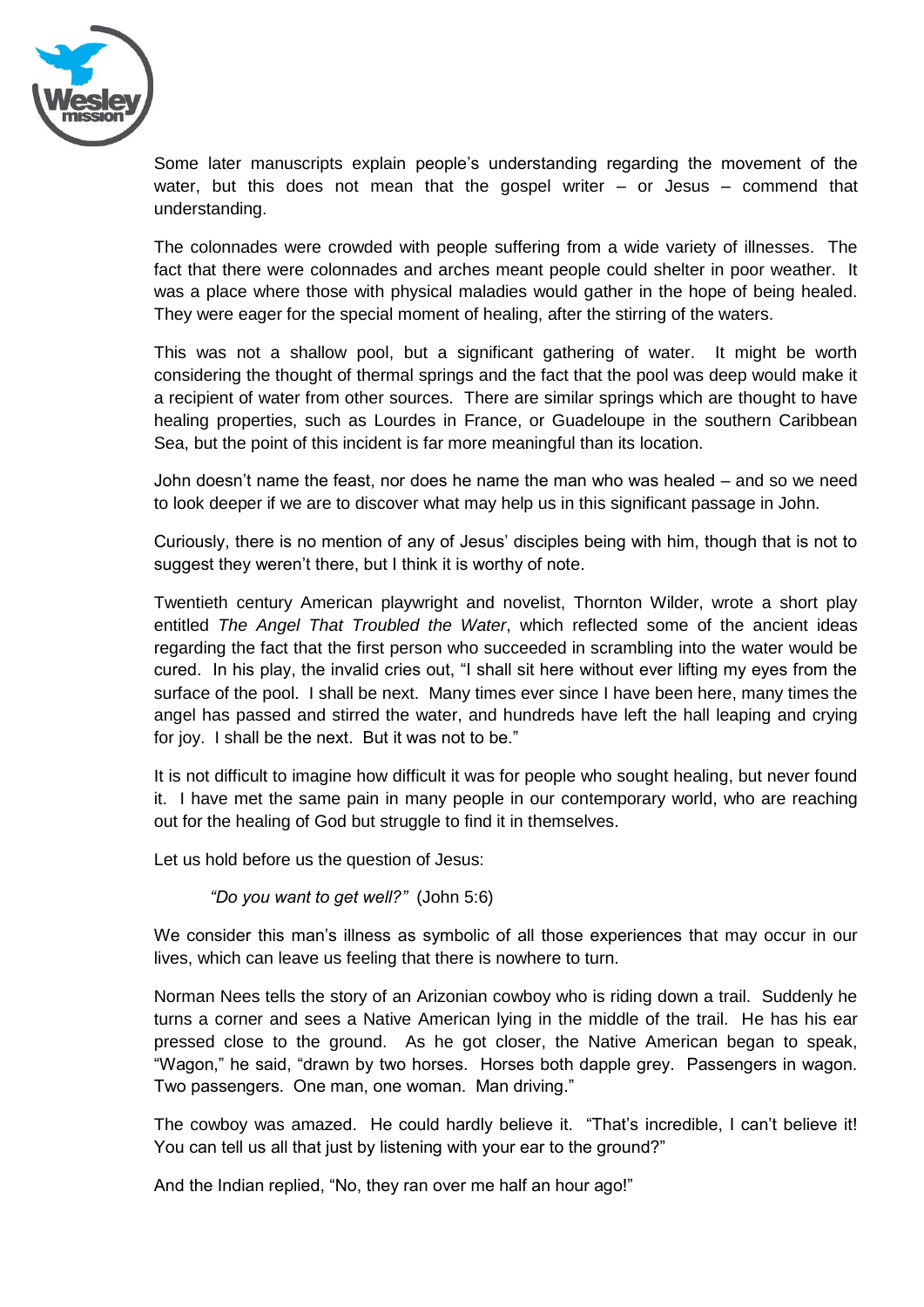

Most of us have moments in our lives when we feel flattened. Something may come along that makes us feel there is no way out. Something devastating happens: a relationship that is precious may break down; we may experience loss in its many forms, and we are left staggering and wondering where to turn.

The person who features in the early part of John 5 had been permanently flattened, it would seem. He was there among a great crowd of people – for thirty-eight years, we are told! Some writers want to allegorise the passage and suggest the 38 represents the years the Children of Israel wandered in the desert. But I want to focus on the plain fact that here on his pallet the man was in desperate need of healing. It is made worse by the fact that he didn't have friends to help him.

## **JESUS' QUESTION IS OBVIOUS – AND IT RAISES THE MATTER OF THE WILL OF THIS PERSON**

The first thing that Jesus does in this account is to challenge this person's will. We are told it is when Jesus saw him lying there and learned of his condition, perhaps by asking someone nearby, he asked the question, *"Do you want to get well?"*

Obviously the man wanted to get well, you may say. It is like the obvious question we might ask people:-

- A friend turns up at work with an eye patch and we say, "Is something wrong with your eye?"
- We see our neighbour's legs emerging from under his car and we say, "Is there something wrong with the car?" As if he was going to say, "No, I've just come under the car for a rest!"
- We meet our friend waiting at the bus stop with a suitcase and we ask, "Are going somewhere?" He might say, "No, I just like to carry a suitcase around with me!"

The enquiry of Jesus is really a question of will. Our will is very important and so much a part of our healing and our living. It is in our will that we understand the capacity we have to say yes or no in any given situation.

The question of Jesus goes to the core of who we are; it questions what the nature of our decisions might be and encourages the exercise of our will.

This person appears to have been waiting for healing for such a long time. The long years represent disappointment and perhaps even hopelessness. So it is not surprising that Jesus addresses the essential part of his life, which is his will.

So much of both our healing and living depends upon our will. Healing and wholeness are very closely related. I think of this in terms of the spiritual, the emotional, the physical and the relational. The question of real wholeness is always "Do you want to get well?" It is not the only question, but it is such an important one.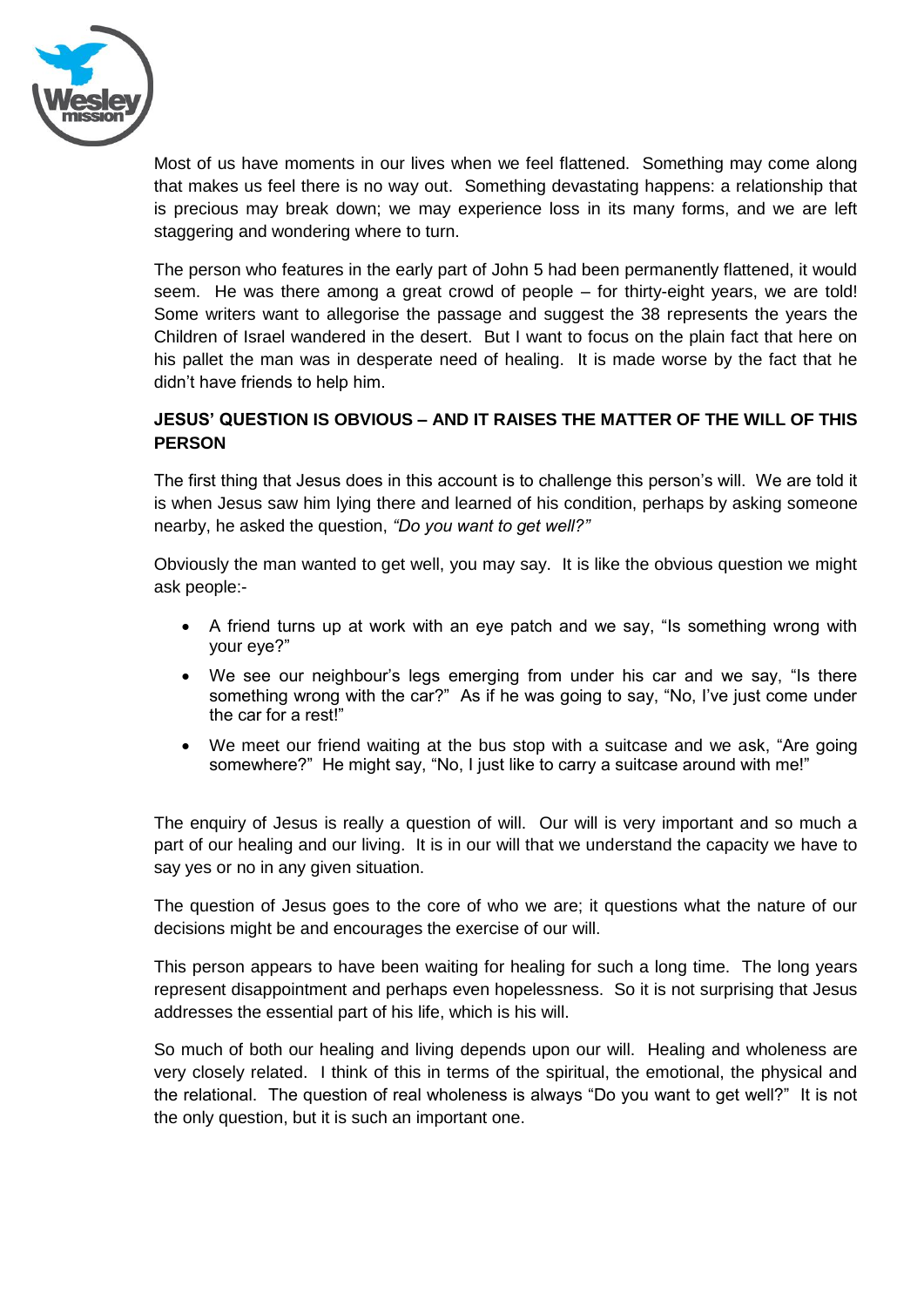

The man was only able to think in the space which related to the water being agitated and Jesus wants to explore with him a much deeper aspect of healing.

Henri Nouwen, in *Reaching Out*, touched on a very important aspect when he wrote, "Those who do not run from our pains but touch them with compassion bring healing and new strength. The paradox is that the beginning of healing is in the solidarity with pain."

I find this helpful. In addition to noticing the man, the fact that Jesus takes the initiative speaks of his healing compassion.

#### **THE BARRIERS TO WHOLENESS – AND THIS RAISES THE MATTER OF SELF-PITY**

As with so many of these New Testament stories, we can fill in the dots and get the wrong solution. We don't know why he had not been healed. We are given one possible answer – he didn't have friends to help him into the water. But I think we should be careful we don't come to the wrong conclusion.

Another option, hard as it is to name, might be:– Had the man become comfortable with being sick?

- Had self-pity become a source of comfort?
- Had self-pity become destructive?
- Had he become a victim in his own mind?

If we bathe in the mud of self-pity, we can remain bound and unable to find any measure of healing.

There are, of course, other barriers and I name a small number:-

- A cynical spirit that prevents us receiving help
- A destructive temperament that keeps us from healing
- A blatant unwillingness to acknowledge the real source of our healing

There is no healing that we can seek without reaching out in faith. There are instances in the gospels when the faith of others is so important, but faith is always a critical factor.

I think it is worth considering the fact that Jesus gravitated to this man in the crowd. This tells us a great deal about Jesus, for he was always reaching out to those in need. The man had been at the pool longer than Jesus had lived, yet he is still there, representing a lifetime of disappointment.

James Boswell, the famous biographer of Dr Samuel Johnson, a great man of letters, expressed surprise that the great Dr Johnson had taken under his wing a man with a very bad reputation. He asked his friend Oliver Goldsmith what he thought of it – and Goldsmith replied, "He is poor and honest, which is recommendation enough for Johnson. He has now become miserable and that ensures the protection of Johnson."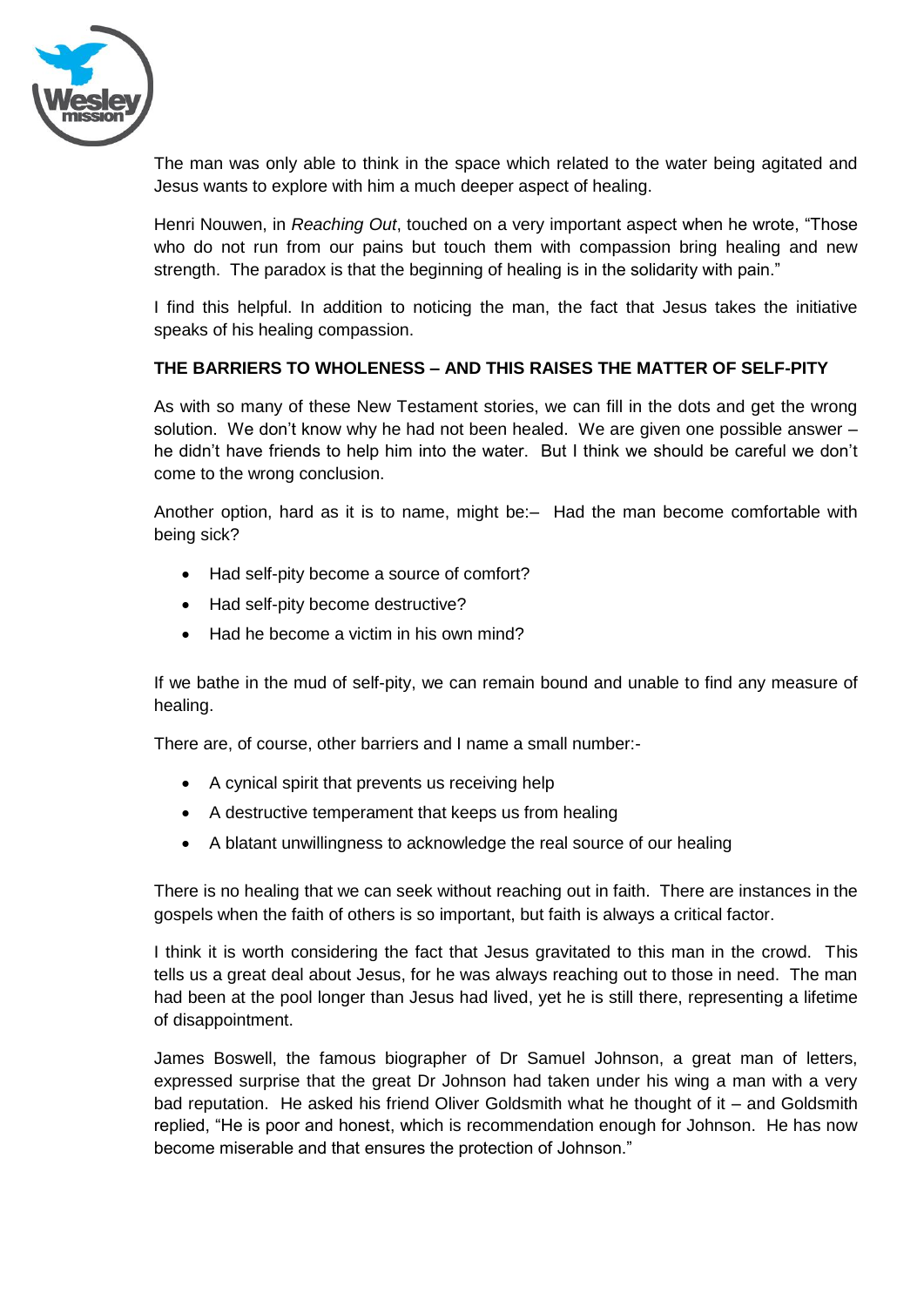

The fact that Johnson's friend was friendless was evidence enough that he needed his care.

You could ask why Jesus didn't heal everyone at the pool. And that takes us to the deeper question of the purpose of the ministry of Jesus.

Jesus didn't wait around after this healing to take credit for what had happened. But the incident would have further implications.

Each day, as I meet with many different people, I am conscious that our world is filled with those who have regrets. Perhaps they say, "I could have – or I should have – or I would have." These become the bitterest phrases of all. The trap for many people is letting past 'coulds, woulds and shoulds' so overwhelm us that it becomes impossible to look forward and articulate the 'cans, wills and shalls'.

From another perspective, Søren Kierkegaard observed that most people "are subjective towards themselves and objective towards all others, terribly objective sometimes." In exploring this tenderness with ourselves and toughness towards others, he further writes, "But the real task is in the fact to be objective towards oneself – and subjective towards all others."

A church noticeboard once had written upon it, "Make peace with one's neighbours; make quarrels with one's faults."

#### **THE GIFT OF WHOLENESS – WHICH SPEAKS OF THE TOTALITY OF HEALING**

Let us remind ourselves of the pattern of the incident:-

- Jesus asked this person if he wanted to be made whole and, in doing so, stirred up his will
- Secondly, he called on the man's faith, *"Pick up your mat and walk."* (v.11)
- Jesus slipped away into the crowd. (v.13)

We have to be very careful when we talk about the theme of healing, because we can stir up unhelpful expectations that Jesus will bring physical healing in each and every situation.

Having said that, we can be certain that Jesus brings wholeness into people's lives – and we can know wholeness even when we are limited in some particular aspect of our lives.

Some of the people who have demonstrated to me what wholeness means have been those who were themselves damaged in some way, bruised by life's journey, and those who had experienced real loss.

There is a difficult part to this passage, which I must not ignore – and that is that Jesus found the man in the temple and we read the strong words, *"See you are well again. Stop sinning or something worse may happen to you."* (v.14)

One night, while conducting an evangelistic meeting in a Salvation Army Citadel in Chicago, Booth Tucker preached on the theme of the Sympathy of Jesus. After the meeting, a man